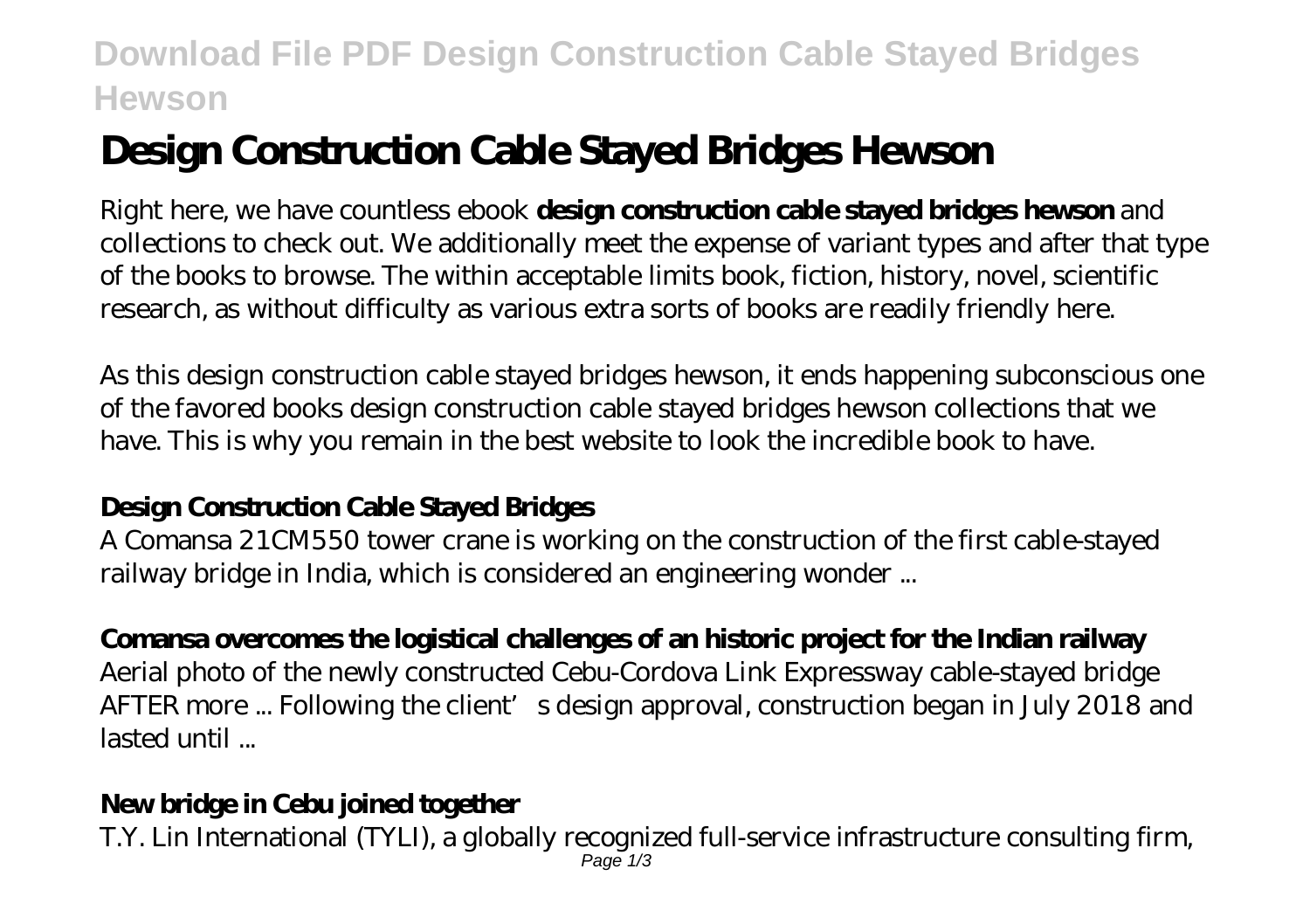## **Download File PDF Design Construction Cable Stayed Bridges Hewson**

announces that three TYLI projects have won 2021 Project of the Year Awards from the American Society ...

#### **Three T.Y. Lin International Projects Win 2021 Project of the Year Awards from ASCE Los Angeles Section**

A public consultation has begun into four design options for a new active travel bridge crossing at Banff for pedestrians and cyclists. Early last year, Aberdeenshire Council commissioned a study to ...

#### **Views sought on proposed new active travel bridge linking Banff and Macduff**

Cabinet has granted its no-objection for the Ministry of Public Works (MoPW) to engage China State Construction Engineering Corporation Ltd. to construct the New Demerara Harbour Bridge (NDHB) ...

#### **Chinese firm awarded contract to build new Demerara Harbour Bridge for US\$256.6M**

firms to submit bids for the construction of a two-lane dual carriageway (4 lanes) hybrid Cable-Stayed center span bridge with Concrete Box/T Beam Girder approach bridge structure with the ...

#### **Gov't to engage with Chinese company to build new Demerara bridge for US\$256.6m** Mangione will serve as the firm's national major projects director for all markets; Heilstedt succeeds Mangione as firm's national highway and bridge market leader. NEW YORK — Page 2/3